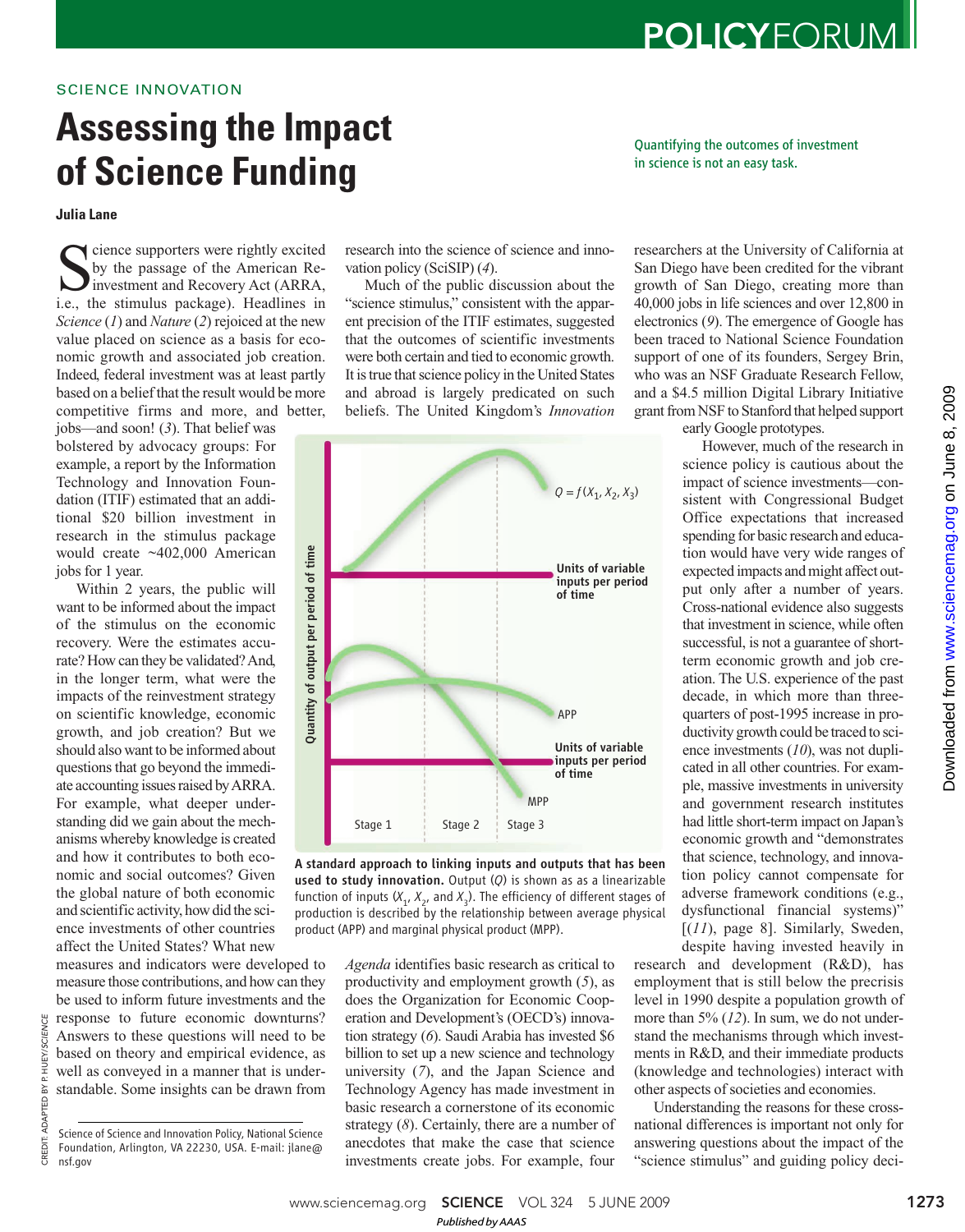# **POLICYFORUM**

sions but also for responding to a fascinating scientific challenge. Similar policy-related challenges have resulted in scientific advances in the past. Jim Heckman's analysis of the econometric issues associated with labor policy not only earned him the Nobel Prize in 2000 but also guided government policy in training (*13*); Vernon Smith's research in alternative market mechanisms not only earned him the Nobel Prize in 2002 but also guided the design of broadband communication spectrum auctions and allocating landing slots at airports.

The challenge in the field of SciSIP is greater than in many policy areas for a number of reasons. The relation between science and innovation is nonlinear in nature, with complex outcomes that can vary substantially by discipline and be subject to considerable time lags. The units of analysis can similarly be quite complex, ranging from the individual to project teams to organizations to political systems: As a result, relevant research takes place in separate disciplines such as economics, sociology, political science, and psychology. This complexity has created a substantial empirical challenge: Because the creation and transmission of knowledge and technologies result from complex human and social interactions, new ways need to be developed to capture data on those interactions, and new data need to be developed to characterize the eventual outcomes. Finally, a related and equally interesting scientific challenge is how best to convey the results of scientific analysis to policy-makers and the public. Even the terms "innovation," "science," "technology," and "research and development," used interchangeably in the popular press, mean very different things to the scientists who study the science and innovation enterprise.

## The Scientific Challenge

The ITIF estimate of job creation in the opening section of this essay was derived from the Bureau of Economic Analysis's RIMS II model: a linear model linking science investments to economic outcomes. The basis is an input-output model of spending flows (*14*) in which spending on the RIMS II category of "scientific research, equipment, and facilities" directly generates scientific and construction jobs and indirectly generates jobs in service areas such as restaurants through a multiplier effect. This approach functionally equates the impact of science to that of building a football stadium or an airport: The impact is derived from the demand side and depends on the amount of spending on bricks, mortar, and workers.

Although this set of estimates was based on the most readily available and widely used



models at hand, it is unlikely to do full justice to the long-term impact of science investments. Deeper insights can be derived from using a production function framework in which economic value is determined by the amount of physical capital, labor, materials (including land), and energy devoted to producing a good and to the efficiency with which these factors are combined (see chart, page 1273). Early work by Robert Solow, for which he received the 1987 Nobel Prize, described how these factors combine to generate productivity growth and increase welfare. Later work by Jorgenson and others (*10*) used an enhanced production function approach to decompose the sources of productivity growth: The source of the finding that information-technology–related increases in total factor productivity (i.e., innovation) explained more than three-quarters of the post-1995 increase in U.S. productivity growth. And a production function framework also provides the insight that the impact of science investment on jobs is more likely to create jobs for skilled than for unskilled workers, because skilled workers in the production function are complements for technological advances; unskilled workers are substitutes (*15*).

It is difficult to expand the production function framework to encompass the nonlinear and complex nature of value creation in the knowledge economy. Innovation is nonlinear because the demand side and the supply side of ideas are inextricably intertwined. Innovation also involves the interrelationships of human beings and social structures and processes. Thus, the term "the ecology of innovation" is often used to emphasize the nonlinear set of relationships at the micro, meso, and macro levels (see figure, above).

A good illustration of why it is critical to understand the complex nature of innovation

when making science investments is provided by NIH's initial approach to funding biopharmaceutical research, particularly monoclonal antibodies and antisense technologies. NIH invested heavily in a research base, assuming that the resulting knowledge would draw entrepreneurs and venture capital and produce new drugs. However, as in many applications, technology has separate components, including a generic technology base, supporting infratechnologies, and proprietary market applications. Investment can occur at any of these points. Because this particular technology demanded substantial "proof-of-concept" (alternatively, "generic") technology research and such a technology platform was not initially provided, the results of the initial investments were disappointing. In the case of antisense (a subset of RNA technology), first-generation chemistry yielded only one small-market drug over a 15 year period. Subsequent investments have been much more fruitful (*16*). This anecdote illustrates that understanding how the venture capital component of our national innovation system is organized and works can be critical to ensuring that science investments achieve their full impact.

Understanding the ecology of innovation is important for answering the questions outlined in the introduction. The recovery part of ARRA was, by its nature, intended to have a short-term stimulative effect on job creation, but describing the impact of the reinvestment part of the stimulus is likely to take much longer. Research suggests that the time lags from initial investment to discovery, as well as the lag from patent to implementation, can take many years, or even decades. In other words, the science investment needs to generate an "aha" moment or an idea that has value; structuring that investment so that the ideas move beyond the initial

CREDIT: ADAPTED BY P. HUEY/SCIENCE